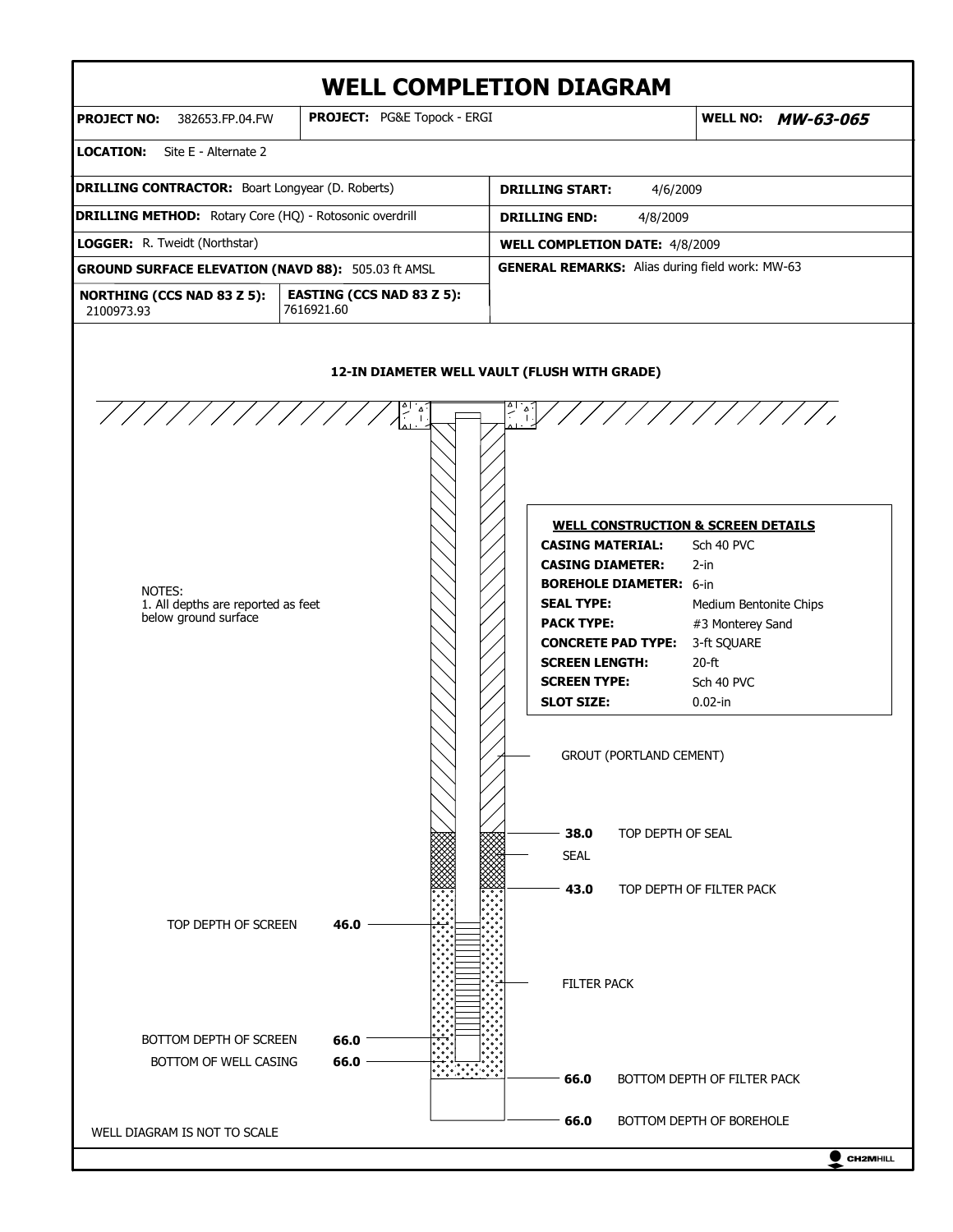

**PROJECT NUMBER: 382653.FP.04.FW MW-63**

**BORING NUMBER:**

**SHEET 1 OF 4**

## **ROCK CORE LOG**

PROJECT : PG&E Topock - ERGI

LOCATION : Site E - Alternate 2 (2100973.9 N, 7616921.6 E)

ELEVATION : 505.0 ft DRILLING CONTRACTOR : Boart Longyear (D. Roberts)

|                                                      | WATER LEVELS : Approx. 48 ft BGS         |                                 |                       | START: 4/6/2009                                                                                                                               |                     | END: 4/8/2009                                                                                                                | LOGGER: R. Tweidt (Northstar)                                                                                                                                                                                                                                                                                                                                                                                                         |
|------------------------------------------------------|------------------------------------------|---------------------------------|-----------------------|-----------------------------------------------------------------------------------------------------------------------------------------------|---------------------|------------------------------------------------------------------------------------------------------------------------------|---------------------------------------------------------------------------------------------------------------------------------------------------------------------------------------------------------------------------------------------------------------------------------------------------------------------------------------------------------------------------------------------------------------------------------------|
|                                                      |                                          |                                 |                       | <b>DISCONTINUITIES</b>                                                                                                                        |                     | <b>LITHOLOGY</b>                                                                                                             | <b>COMMENTS</b>                                                                                                                                                                                                                                                                                                                                                                                                                       |
| ε<br>DEPTH AND<br>ELEVATION<br>BELOW<br>SURFACE (ft) | CORE RUN,<br>LENGTH, AND<br>RECOVERY (%) | $D$ (%)<br>$\circ$<br>$\propto$ | FRACTURES<br>PER FOOT | <b>DESCRIPTION</b><br>DEPTH, TYPE, ORIENTATION, ROUGHNESS,<br>PLANARITY, INFILLING MATERIAL AND<br>THICKNESS, SURFACE STAINING, AND TIGHTNESS | SYMBOLIC LOG        | ROCK TYPE, COLOR,<br>MINERALOGY, TEXTURE,<br>HARDNESS, WEATHERING,<br>AND ROCK MASS<br><b>CHARACTERISTICS</b>                | SIZE AND DEPTH OF CASING,<br>FLUID LOSS, CORING RATE AND<br>SMOOTHNESS, CAVING ROD<br>DROPS, TEST RESULTS, ETC.                                                                                                                                                                                                                                                                                                                       |
| 5<br>10 <sup>1</sup><br>15                           |                                          |                                 |                       |                                                                                                                                               | $\phi$ . $^{\circ}$ | Conglomerate(Tmc)<br>0.0-30.0' - reddish brown, (5YR 4/4),<br>dry, consolidated. Drilling method<br>pulverizes most of core. | Boring initially drilled to<br>30.0 ft bgs on 4/6/2009 by<br>Rotosonic tools up to 6-in<br>in diameter. 6-in Rotosonic<br>casing then used as a<br>temporary conductor<br>casing to facilitate rotary<br>core drilling. Boring drilled<br>from 30.0' bgs to total<br>depth of 66.0' bgs using<br>diamond bit rotary core<br>tools (HQ-size, 3.8-in<br>diameter) and then<br>overdrilled to total depth<br>using 6-in Rotosonic tools. |
| 20                                                   |                                          |                                 |                       |                                                                                                                                               |                     |                                                                                                                              |                                                                                                                                                                                                                                                                                                                                                                                                                                       |
|                                                      |                                          |                                 |                       |                                                                                                                                               |                     |                                                                                                                              |                                                                                                                                                                                                                                                                                                                                                                                                                                       |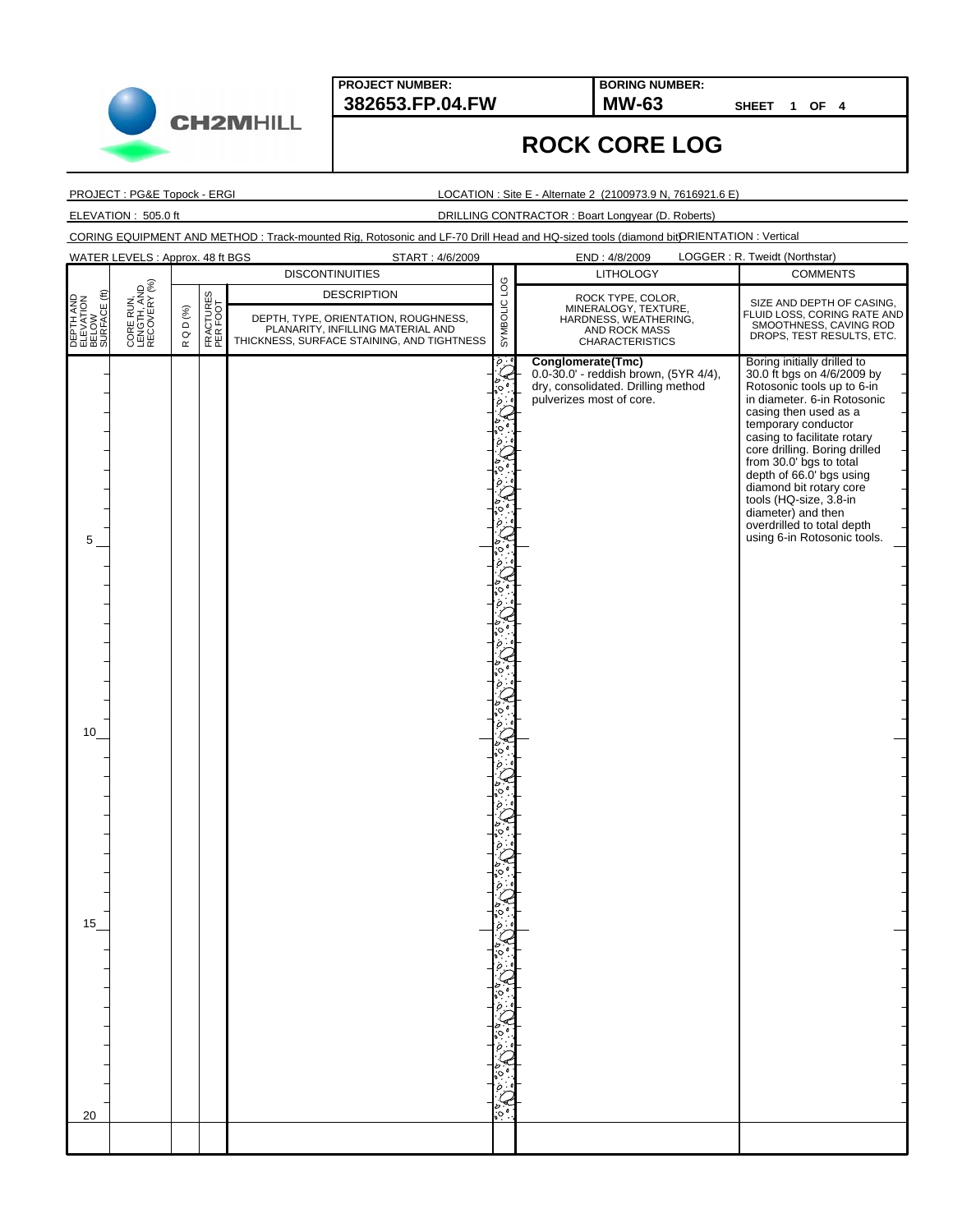

**PROJECT NUMBER: 382653.FP.04.FW MW-63**

**BORING NUMBER:**

**SHEET 2 OF 4**

## **ROCK CORE LOG**

PROJECT : PG&E Topock - ERGI

LOCATION : Site E - Alternate 2 (2100973.9 N, 7616921.6 E)

ELEVATION : 505.0 ft DRILLING CONTRACTOR : Boart Longyear (D. Roberts)

|                                                 | WATER LEVELS : Approx. 48 ft BGS         |                                 |                       | START: 4/6/2009                                                                                                                                                            |                 | END: 4/8/2009                                                                                                                                                                                                                                       | LOGGER: R. Tweidt (Northstar)                                                                                   |
|-------------------------------------------------|------------------------------------------|---------------------------------|-----------------------|----------------------------------------------------------------------------------------------------------------------------------------------------------------------------|-----------------|-----------------------------------------------------------------------------------------------------------------------------------------------------------------------------------------------------------------------------------------------------|-----------------------------------------------------------------------------------------------------------------|
|                                                 |                                          |                                 |                       | <b>DISCONTINUITIES</b>                                                                                                                                                     |                 | <b>LITHOLOGY</b>                                                                                                                                                                                                                                    | <b>COMMENTS</b>                                                                                                 |
| DEPTH AND<br>ELEVATION<br>BELOW<br>SURFACE (ft) | CORE RUN,<br>LENGTH, AND<br>RECOVERY (%) | $D$ (%)<br>$\circ$<br>$\propto$ | FRACTURES<br>PER FOOT | <b>DESCRIPTION</b><br>DEPTH, TYPE, ORIENTATION, ROUGHNESS,<br>PLANARITY, INFILLING MATERIAL AND<br>THICKNESS, SURFACE STAINING, AND TIGHTNESS                              | POT<br>SYMBOLIC | ROCK TYPE, COLOR,<br>MINERALOGY, TEXTURE,<br>HARDNESS, WEATHERING,<br>AND ROCK MASS<br><b>CHARACTERISTICS</b>                                                                                                                                       | SIZE AND DEPTH OF CASING,<br>FLUID LOSS, CORING RATE AND<br>SMOOTHNESS, CAVING ROD<br>DROPS, TEST RESULTS, ETC. |
| 25                                              |                                          |                                 |                       |                                                                                                                                                                            | ö.              | Conglomerate(Tmc)<br>0.0-30.0' - reddish brown, (5YR 4/4),<br>dry, consolidated. Drilling method<br>pulverizes most of core.                                                                                                                        |                                                                                                                 |
| 30                                              | 30.0<br>R <sub>1</sub>                   |                                 |                       | 30.0-66.0' - poor rock quality and low<br>recovery percentages. Difficult to assess<br>natural discontinuities in core recovered.<br>Fractures per foot not assessed (NA). |                 | Conglomerate(Tmc)<br>30.0-66.0' - moderate brown, (5YR<br>3/4), no dominant clast mineralogy,<br>strong to very weak (R4 to R1),<br>moderately weathered to completely<br>weathered, friable intervals, matrix<br>supported, max clast size = 40 mm |                                                                                                                 |
| 35                                              | 6 ft<br>43%                              | $\mathbf 0$                     | <b>NA</b>             |                                                                                                                                                                            |                 | 34.0' - strong (R4), slightly<br>weathered, max clast size = 50mm                                                                                                                                                                                   |                                                                                                                 |
|                                                 | 36.0                                     |                                 |                       |                                                                                                                                                                            |                 |                                                                                                                                                                                                                                                     | $R1 = 26$ min                                                                                                   |
| 40                                              |                                          |                                 |                       |                                                                                                                                                                            |                 |                                                                                                                                                                                                                                                     |                                                                                                                 |
|                                                 |                                          |                                 |                       |                                                                                                                                                                            |                 |                                                                                                                                                                                                                                                     |                                                                                                                 |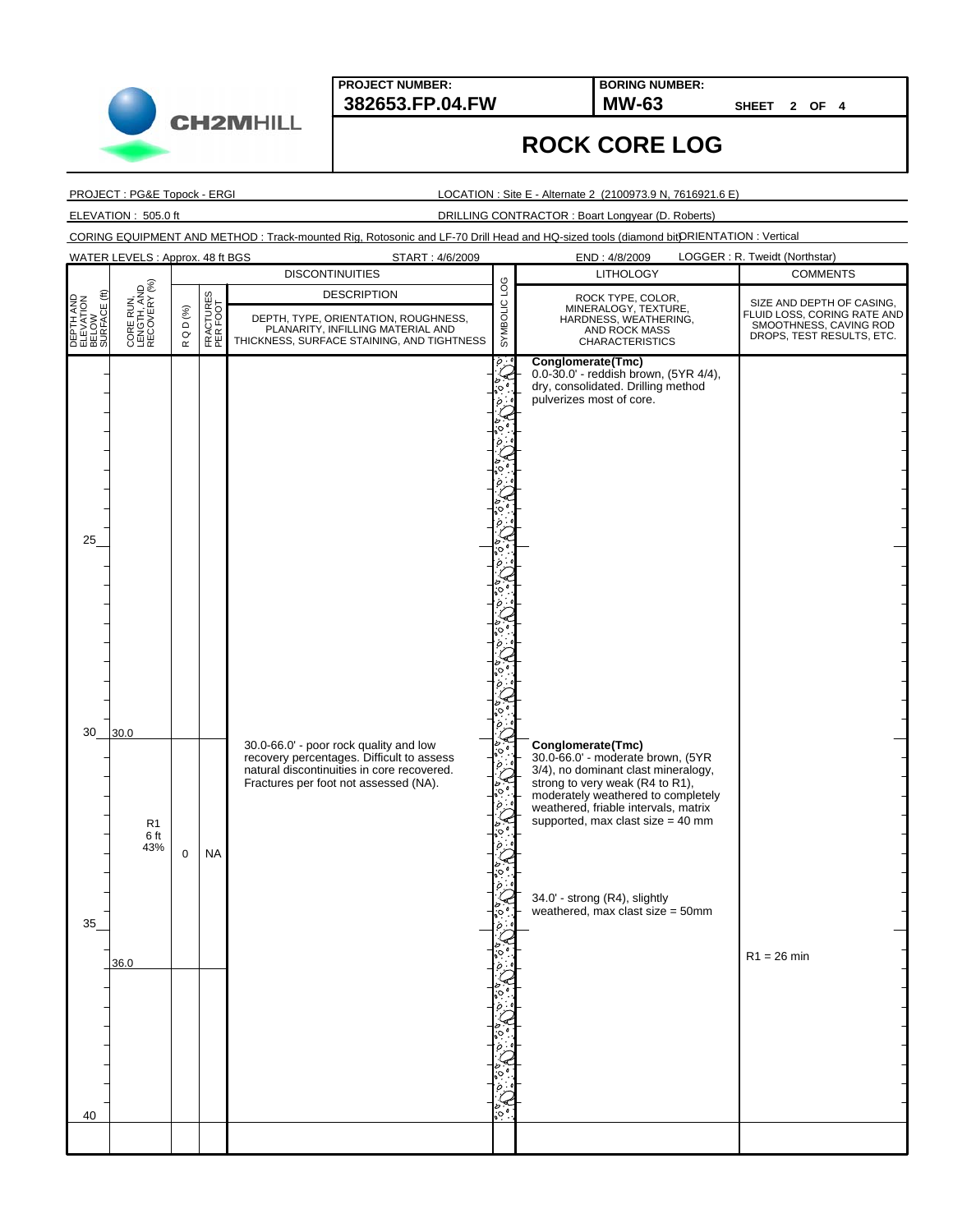**PROJECT NUMBER:**

**382653.FP.04.FW MW-63 BORING NUMBER:**

**SHEET 3 OF 4**

## **ROCK CORE LOG**

PROJECT : PG&E Topock - ERGI

LOCATION : Site E - Alternate 2 (2100973.9 N, 7616921.6 E)

ELEVATION : 505.0 ft DRILLING CONTRACTOR : Boart Longyear (D. Roberts)

|                                                 | WATER LEVELS: Approx. 48 ft BGS<br>START: 4/6/2009                      |                             |                        |                                                                                                                                                                                                                          |              | LOGGER: R. Tweidt (Northstar)<br>END: 4/8/2009                                                                                                                                                                                                                                                                                                                                                                                                   |                                                                                                                 |  |
|-------------------------------------------------|-------------------------------------------------------------------------|-----------------------------|------------------------|--------------------------------------------------------------------------------------------------------------------------------------------------------------------------------------------------------------------------|--------------|--------------------------------------------------------------------------------------------------------------------------------------------------------------------------------------------------------------------------------------------------------------------------------------------------------------------------------------------------------------------------------------------------------------------------------------------------|-----------------------------------------------------------------------------------------------------------------|--|
|                                                 |                                                                         |                             |                        | <b>DISCONTINUITIES</b>                                                                                                                                                                                                   |              | <b>LITHOLOGY</b>                                                                                                                                                                                                                                                                                                                                                                                                                                 | <b>COMMENTS</b>                                                                                                 |  |
| DEPTH AND<br>ELEVATION<br>BELOW<br>SURFACE (ft) | CORE RUN,<br>LENGTH, AND<br>RECOVERY (%)                                | Q D $(\%)$                  | FRACTURES<br>PER FOOT  | <b>DESCRIPTION</b><br>DEPTH, TYPE, ORIENTATION, ROUGHNESS,<br>PLANARITY, INFILLING MATERIAL AND                                                                                                                          | SYMBOLIC LOG | ROCK TYPE, COLOR,<br>MINERALOGY, TEXTURE,<br>HARDNESS, WEATHERING,<br>AND ROCK MASS                                                                                                                                                                                                                                                                                                                                                              | SIZE AND DEPTH OF CASING,<br>FLUID LOSS, CORING RATE AND<br>SMOOTHNESS, CAVING ROD<br>DROPS, TEST RESULTS, ETC. |  |
| 45                                              | R <sub>2</sub><br>10 ft<br>20%<br>46.0<br>R <sub>3</sub><br>3 ft<br>83% | $\simeq$<br>$\pmb{0}$<br>14 | <b>NA</b><br><b>NA</b> | THICKNESS, SURFACE STAINING, AND TIGHTNESS<br>30.0-66.0' - poor rock quality and low<br>recovery percentages. Difficult to assess<br>natural discontinuities in core recovered.<br>Fractures per foot not assessed (NA). | $\circ$ .    | <b>CHARACTERISTICS</b><br>Conglomerate(Tmc)<br>30.0-66.0' - moderate brown, (5YR<br>3/4), no dominant clast mineralogy,<br>strong to very weak (R4 to R1),<br>moderately weathered to completely<br>weathered, friable intervals, matrix<br>supported, max clast size = $40$ mm<br>44.0-46.0' - medium strong (R3),<br>moderately weathered<br>46.0-47.0' - slightly weathered, max<br>clast size $=$ 30 mm<br>47.0-49.0' - completely weathered | $R2 = 24$ min                                                                                                   |  |
|                                                 | 49.0                                                                    |                             |                        |                                                                                                                                                                                                                          |              |                                                                                                                                                                                                                                                                                                                                                                                                                                                  | $R3 = 18$ min                                                                                                   |  |
| 50<br>55                                        | R4<br>7 ft<br>50%                                                       | 34                          | <b>NA</b>              |                                                                                                                                                                                                                          |              | 52.5-56.5' - slightly weathered, max<br>clast size = $25 \text{ mm}$                                                                                                                                                                                                                                                                                                                                                                             | Added approx. 15 gallons<br>of water                                                                            |  |
|                                                 | 56.0<br>R <sub>5</sub><br>3 ft<br>87%<br>59.0<br>R <sub>6</sub>         | 35                          | <b>NA</b>              |                                                                                                                                                                                                                          |              | 56.5-57.0' - moderately weathered<br>57.0-58.0' - slightly weathered,<br>clasts are more fine grained, max<br>clast size $= 20$ mm                                                                                                                                                                                                                                                                                                               | $R4 = 42$ min<br>$R5 = 17$ min                                                                                  |  |
| 60                                              | $1.5$ ft<br>100%                                                        | 40                          | <b>NA</b>              |                                                                                                                                                                                                                          |              |                                                                                                                                                                                                                                                                                                                                                                                                                                                  |                                                                                                                 |  |
|                                                 |                                                                         |                             |                        |                                                                                                                                                                                                                          |              |                                                                                                                                                                                                                                                                                                                                                                                                                                                  |                                                                                                                 |  |